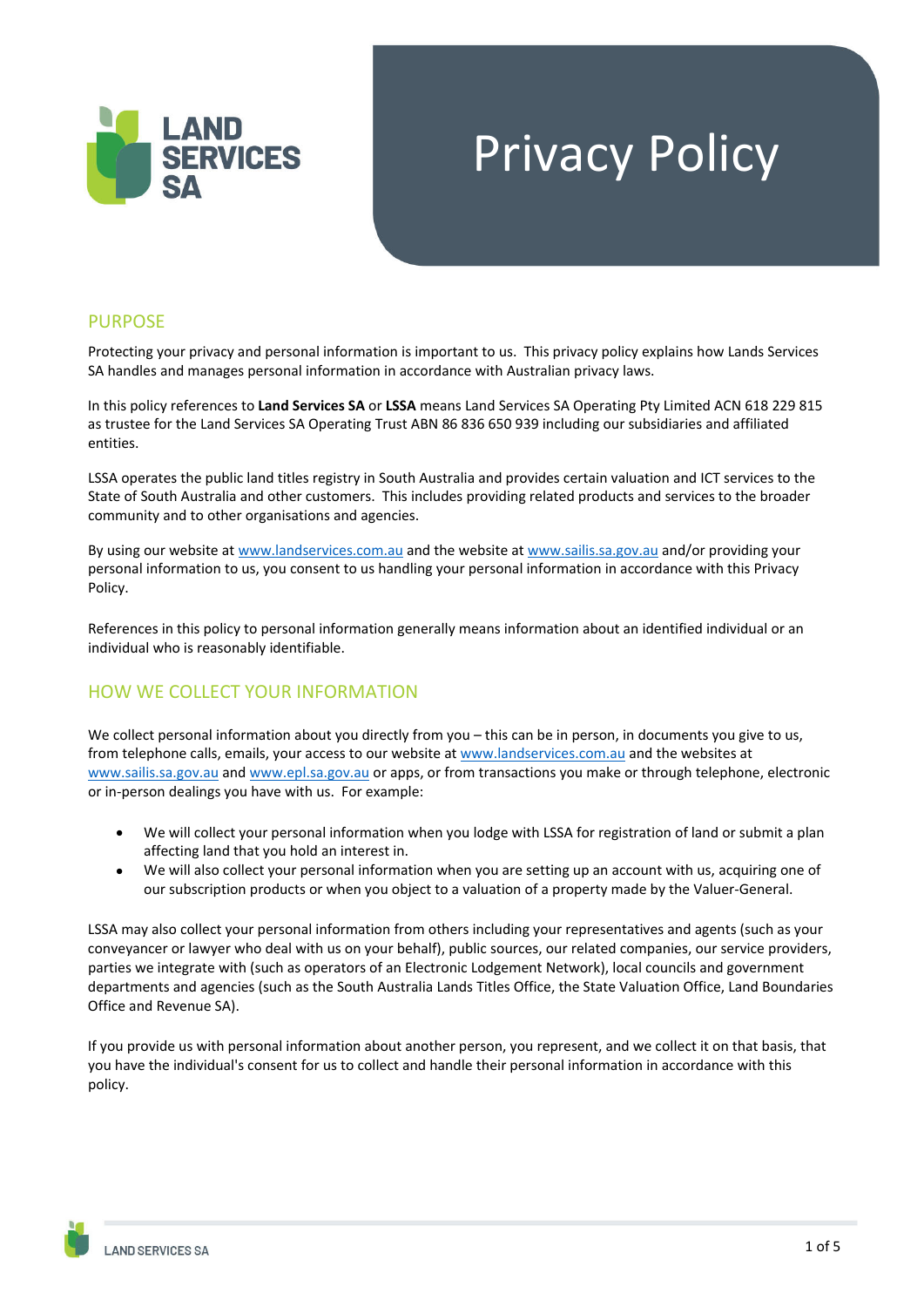# TYPES OF PERSONAL INFORMATION WE COLLECT

The types of personal information that we collect depends on our dealings with you. Generally, this will include your name, your contact details (including postal address, telephone number and email address), your age or birth date, occupation details, bank account details, and property details including volume and folio number, address, mortgage details, details relating to landlords and tenants.

If you attend any of our offices, we may use closed circuit television cameras and other photographic equipment to record the date, time and nature of your attendance at our offices. We may also require you to sign in when you are visiting our premises. We may on occasion, and subject to your prior consent, photograph or video people in our offices for marketing and promotional purposes.

If you apply for a position with LSSA then we will also collect your personal information. Please see our Employment Privacy Statement for more information.

Generally, we do not collect sensitive information about you, unless required or authorised by law or with your consent (and in any event only where it is reasonably necessary for our functions or activities). For example, if may provide sensitive information to us if you apply for suppression of certain information from a public register we manage or if you have applied for LSSA to expedite examination or registration of a document. Sensitive information includes personal information relating to race or ethnic origin, political opinions, religious beliefs or affiliations, philosophical beliefs, sexual orientation or practices, criminal history, membership of professional or trade association or union, biometric and health information (including COVID vaccination status) about your affiliation with certain organisations, such as professional associations. If you attend any of our offices, we will ask to sight evidence of full vaccination against COVID 19. Although we do not currently record or "collect" that information, if we alter that position, we will ask for your consent to collect that information. A failure to provide evidence of full vaccination against COVID‐19, would mean that the individual will be asked to leave, and would not be permitted access to that LSSA site.

If you access our website or applications, we may also collect information about how you have used our site, including: IP address, device ID, MAC address, browser information, installed software, hardware type, access date/time and length of session time. If you access our apps we may also collect information about how you have used our apps, including app usage data and interaction with other apps.

# PURPOSES FOR WHICH PERSONAL INFORMATION IS COLLECTED, HELD, USED AND DISCLOSED

We handle your personal information for the purposes of maintaining public registers and administering the State lands titling and valuation systems and meeting our obligations to the State.

We also use and disclose your personal information for the purposes of providing LSSA products and services to our customers (including our commercialised data products described below) and to notify you of these products and services, obtaining your feedback and for our internal administrative operations (for example, maintenance of our business records, compliance with our legal and insurance obligations, our WHS policies and related statutory obligations concerning the safety and well‐being of our staff, site visitors and/or customers, market analysis and research and statistical purposes).

There are situations where we are required by law or as part of our obligations to the State to disclose your personal information. For example, to local councils, law enforcement agencies, emergency service agencies and other government departments and agencies.

Generally State government departments and agencies will handle your personal information for the purposes of carrying out, performing or exercising any of its rights, functions, duties, obligations or powers, conducting any of its operations, or undertaking any other governmental activity or purpose subject to the requirements of the State's Information Privacy Principles, a copy of which can be obtained at https://www.archives.sa.gov.au/privacy‐statement.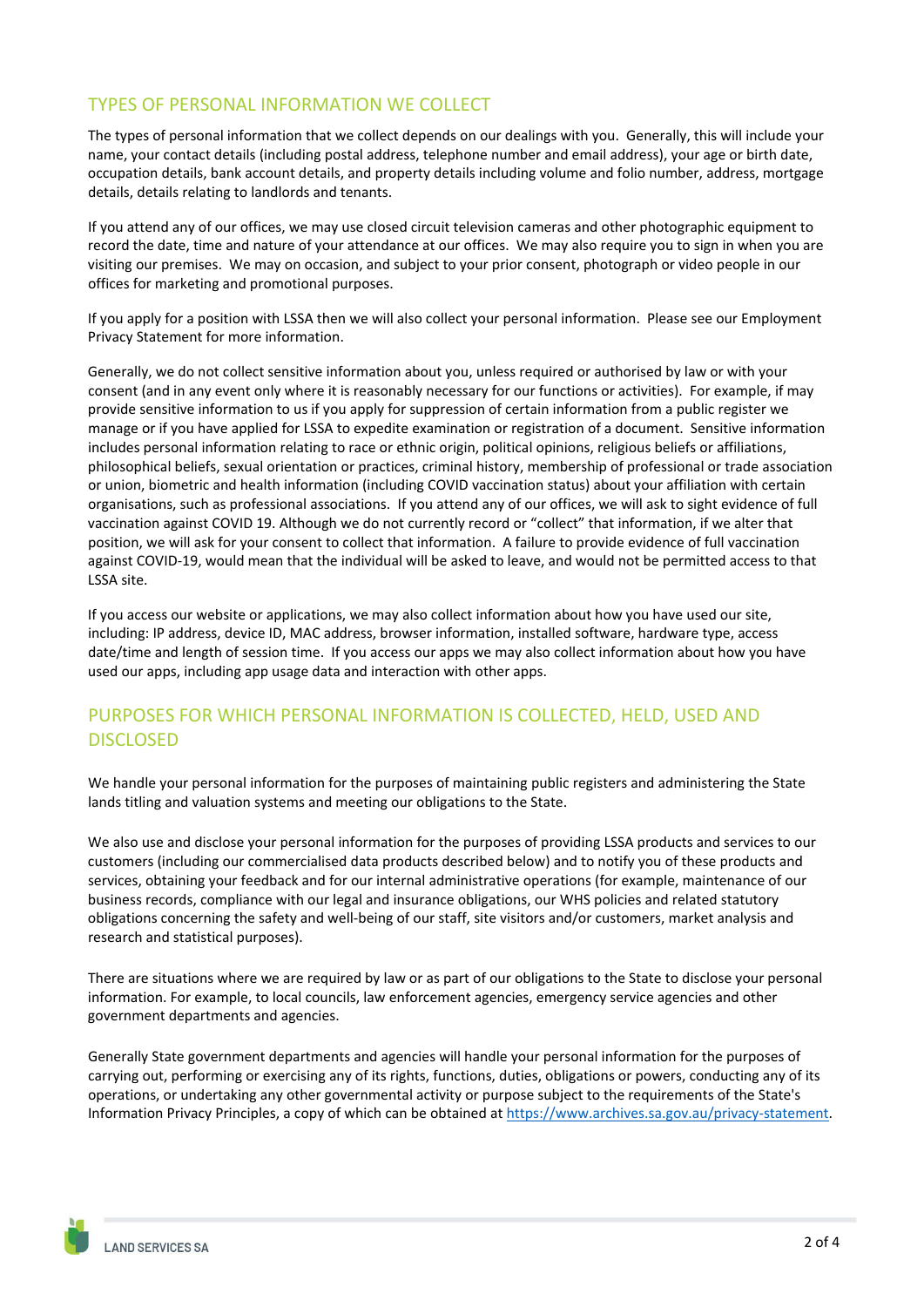#### PUBLIC REGISTERS

Certain personal information you provide will be disclosed on the public registers that we operate as part of the State's land titling and valuation functions. The public registers are maintained under the *Real Property Act 1886* (SA) and the *Valuation of Land Act 1971* (SA). These public registers can be accessed by anyone in the world, however, some information can be suppressed in certain circumstances.

#### COMMERCIALISATION

LSSA's products and services includes data products and data licensing arrangements, which enable LSSA to share data to its customers for the customer's own business purposes (e.g. data matching, internal research purposes and the creation of derivative products). The information that we share with our customers is generally limited to the types of information available on the public register or relating to property attributes. The State must approve each of these data products and licensing arrangements and the terms on which they are offered to customers. Customers will use the data in these data products and licensing arrangements for their own business purposes or purposes otherwise approved by the State.

#### DIRECT MARKETING

Where your personal information forms part of an official record that we hold on behalf of the State, it will not be used or disclosed for the purpose of direct marketing except in accordance with our obligations to the State or in the course of exercising our rights to commercialise certain data with State approval.

We may use other personal information that we hold for marketing and promotional purposes and we may send you information about other services and products that may be of interest to you. Our communications to you may be sent in various forms such as by post, email or SMS. You consent to us sending you marketing communications. You can select your preferred method for receiving these communications or opt-out of receiving these communications altogether. To unsubscribe use the opt‐out mechanism in one of our communications or contact LSSA's Privacy Officer via the details below.

## IF YOU DO NOT PROVIDE US WITH YOUR PERSONAL INFORMATION

If you do not provide us with the personal information we require, it may affect our ability to provide you with the services or products that you are seeking or attending our sites.

## OVERSEAS RECIPIENTS

Personal information on the public registers, such as the lands title register, and valuation roll may generally be accessed by anyone worldwide. However, that personal information is stored on servers or in hard copy within Australia by LSSA on behalf of the State.

Generally, we do not otherwise disclose personal information to recipients outside of Australia, other than to our service providers located outside of Australia.

#### REQUEST CORRECTION TO YOUR PERSONAL INFORMATION

You can request a correction of your personal information if you believe that the information we hold is inaccurate, incomplete, out‐of‐date, irrelevant or misleading. Correction requests are to be made in writing to LSSA's Privacy Officer.

Some corrections require LSSA and you to follow certain procedures required by law, and may involve the payment of regulated fees, particularly if the information is retained in the public registers. We will notify you if we need anything further from you to process your request, or if we are unable to process your request.